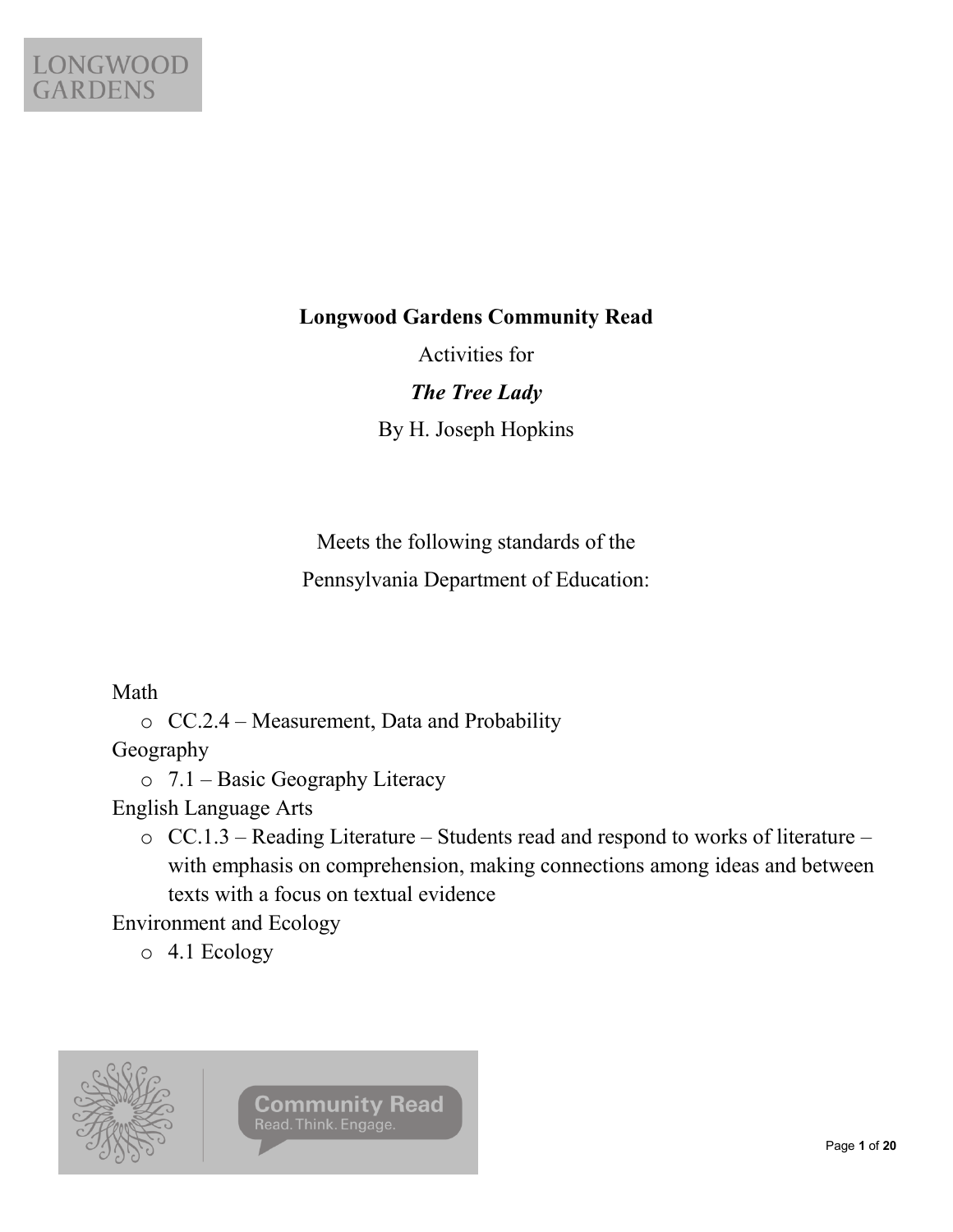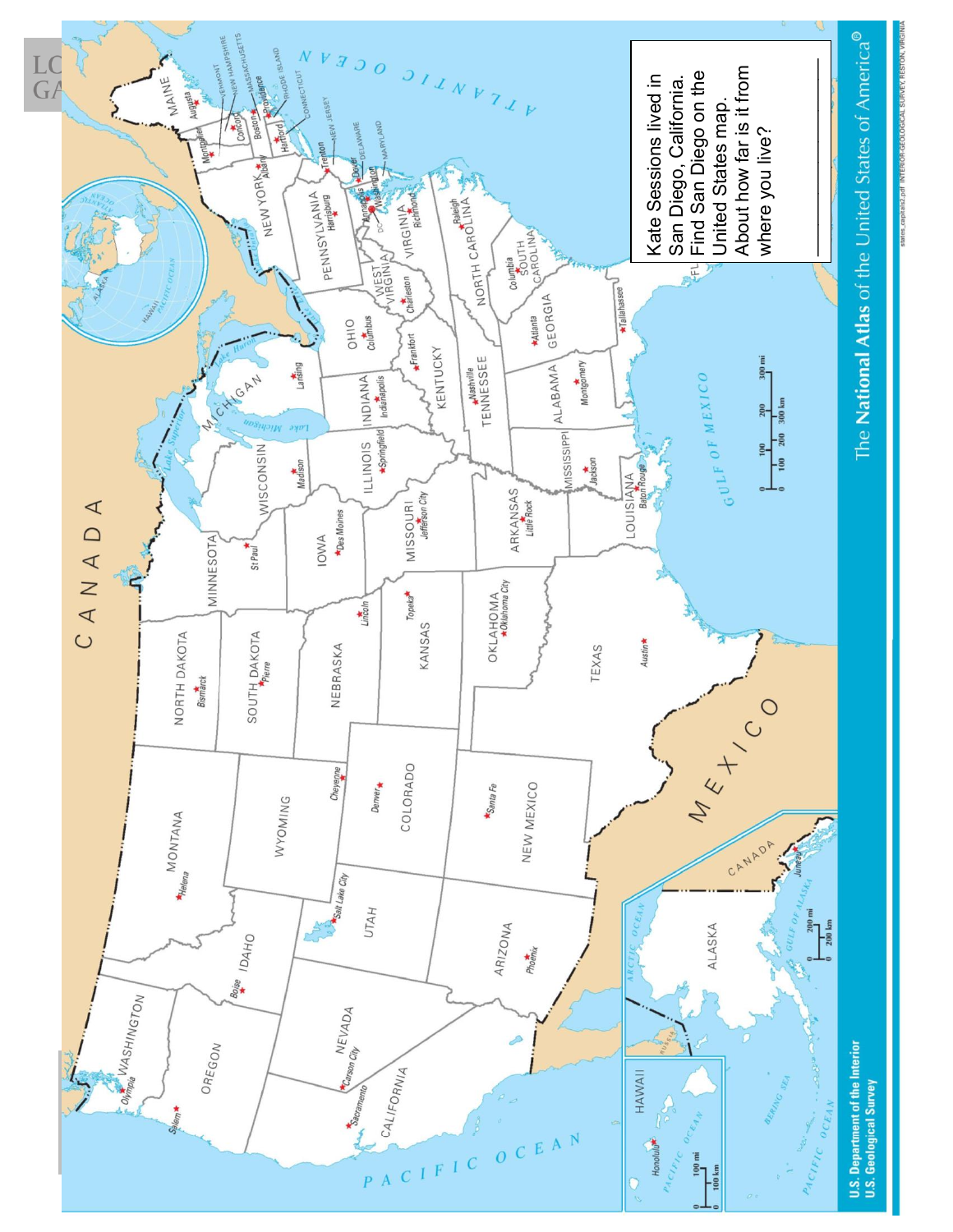

Look at the pictures in the book The Tree Lady. How does the landscape look different from where you live?

 $\mathcal{L}_\text{max}$  and the contract of the contract of the contract of the contract of the contract of the contract of the contract of the contract of the contract of the contract of the contract of the contract of the contrac

 $\mathcal{L}_\text{max}$  , and the contract of the contract of the contract of the contract of the contract of the contract of the contract of the contract of the contract of the contract of the contract of the contract of the contr

 $\mathcal{L}_\text{max}$  , and the contract of the contract of the contract of the contract of the contract of the contract of the contract of the contract of the contract of the contract of the contract of the contract of the contr

 $\mathcal{L}_\text{max}$  , and the set of the set of the set of the set of the set of the set of the set of the set of the set of the set of the set of the set of the set of the set of the set of the set of the set of the set of the

Draw a picture to show the differences.

San Diego's Landscape Landscape where you live



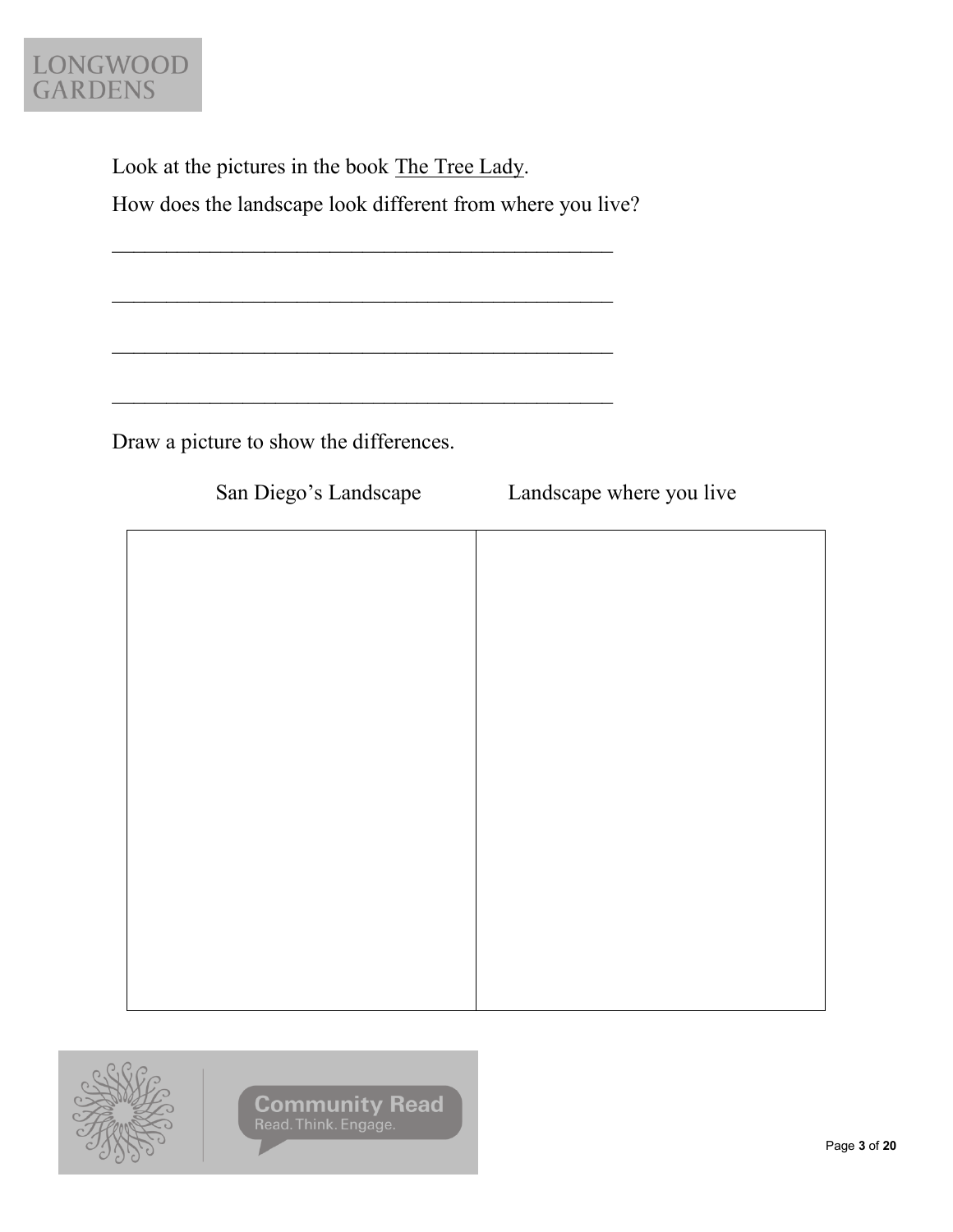

What is the 'problem' in the book "The Tree Lady"?

How did Kate Sessions solve that problem?

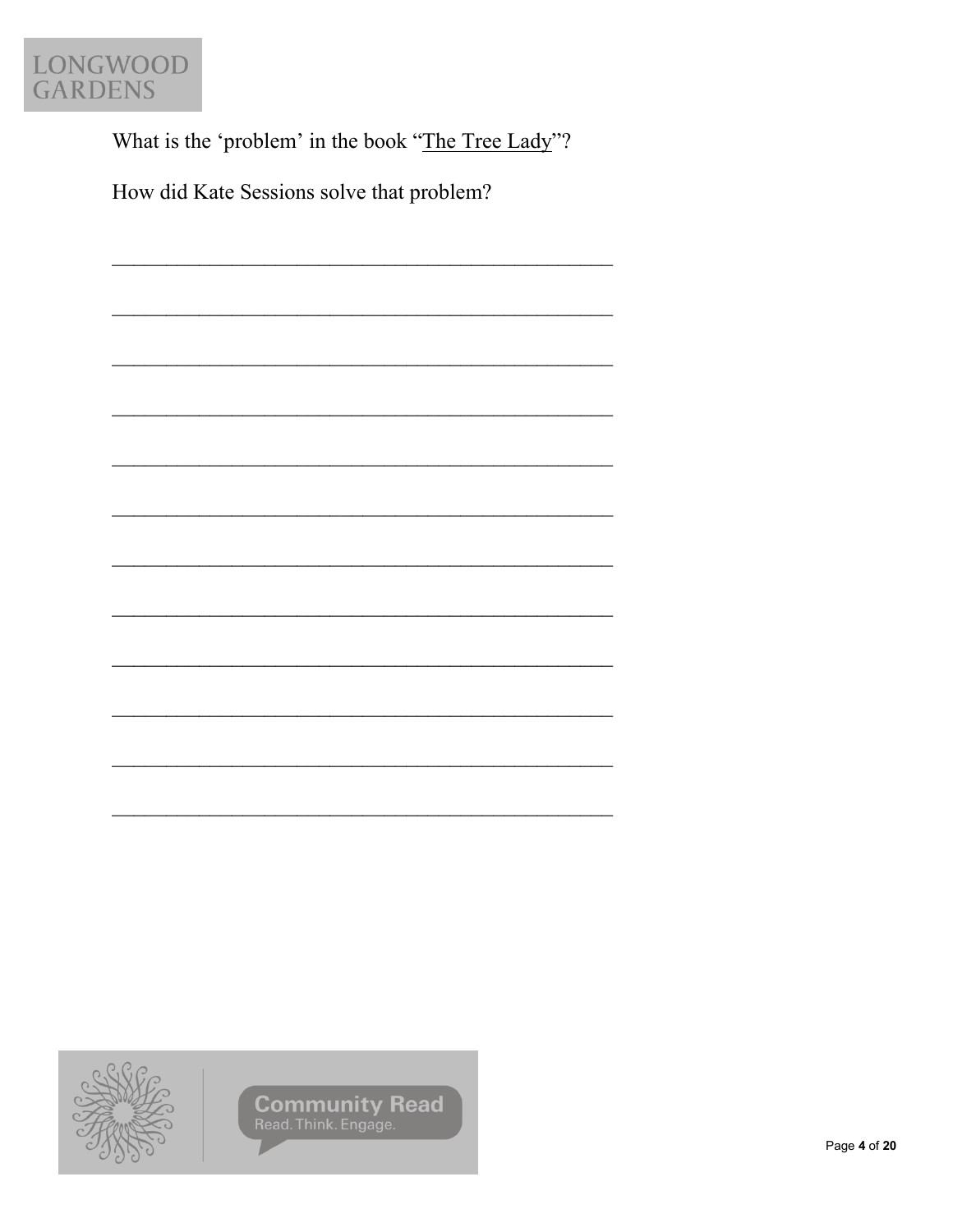

Throughout her life, people told Kate Sessions that she couldn't do certain things. What were some of those things?

People told Kate Sessions she couldn't \_\_\_\_\_\_\_\_\_\_\_\_\_\_\_\_, but she did!

People told Kate Sessions she couldn't \_\_\_\_\_\_\_\_\_\_\_\_\_\_\_, but she did!

People told Kate Sessions she couldn't \_\_\_\_\_\_\_\_\_\_\_\_\_\_\_\_, but she did!

| People told me I couldn't | , but I did! |
|---------------------------|--------------|
|                           |              |

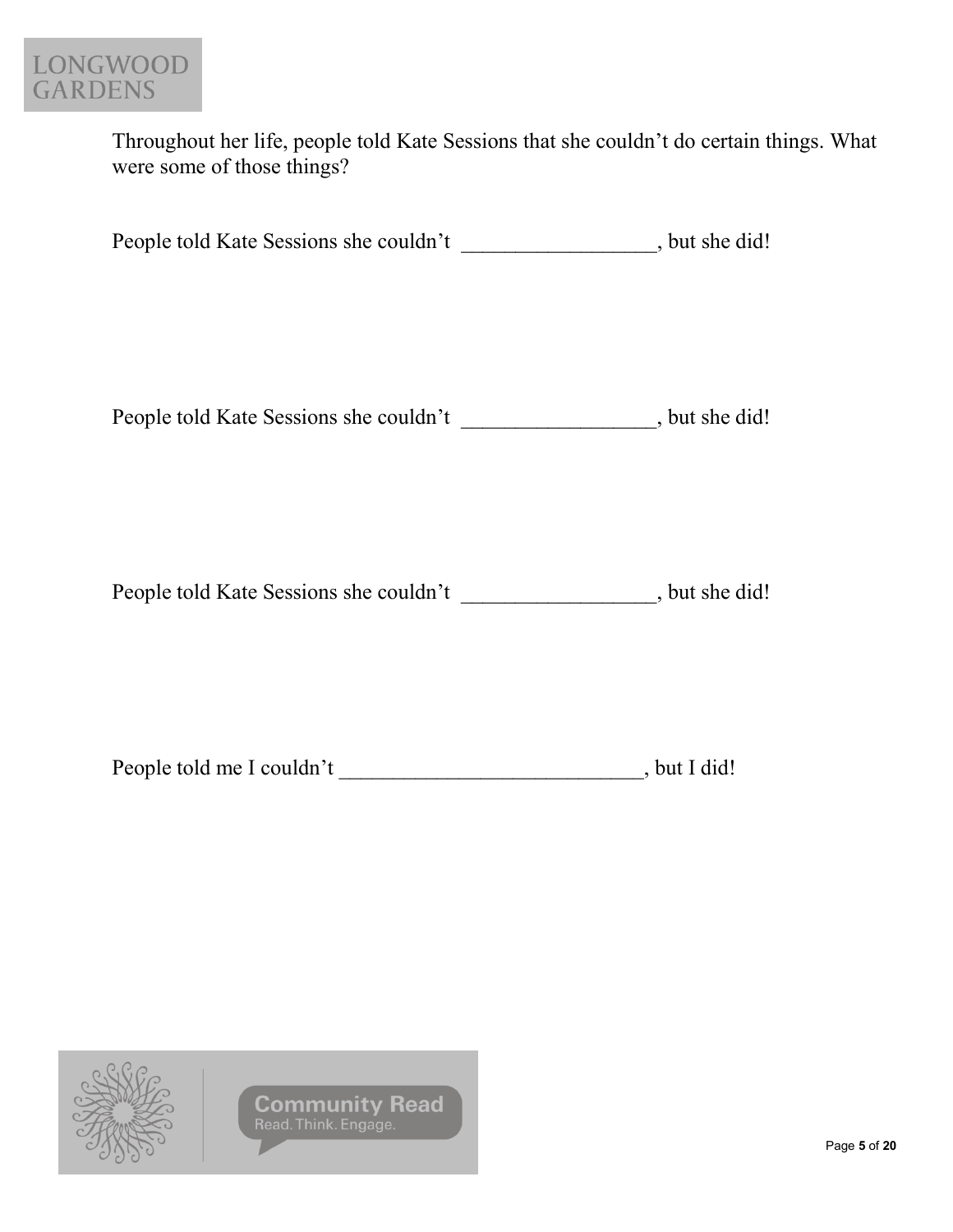

Draw 'City Park' when Kate Sessions *first* lived in San Diego.



**Community Read** Read Read Think. Engage.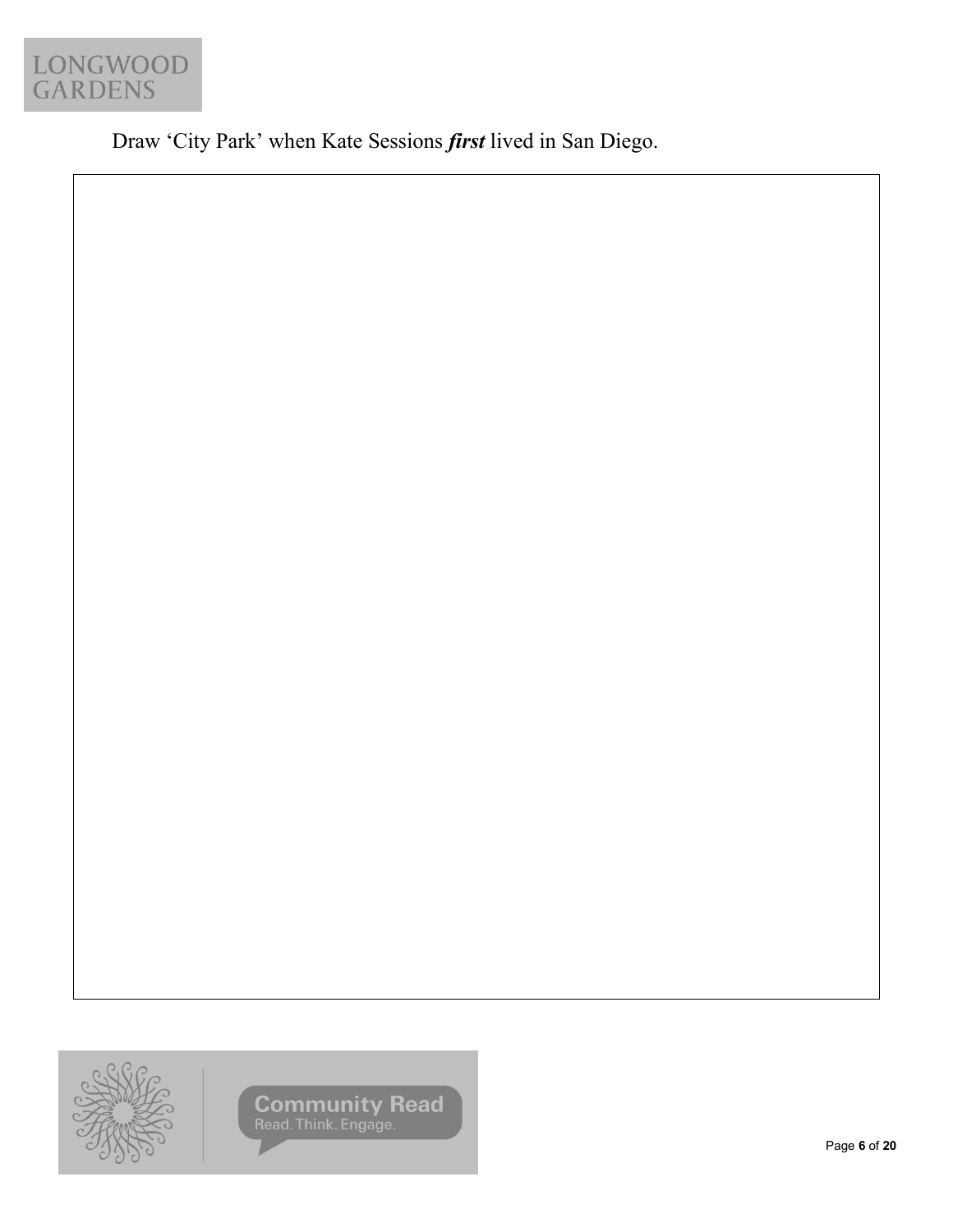

Draw 'City Park' *after* Kate Sessions planted trees there.



**Community Read** Read Read Think. Engage.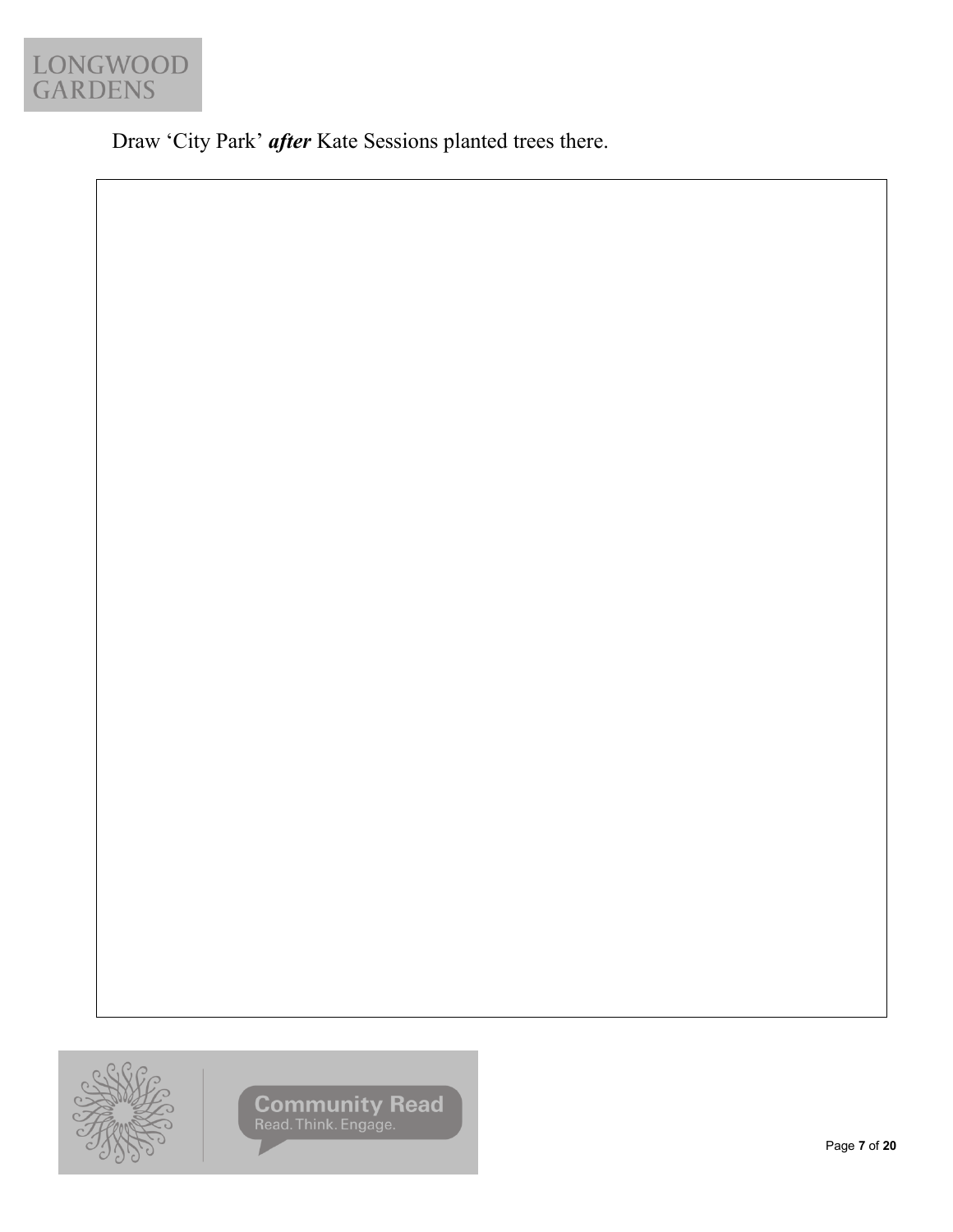

Kate Sessions needed plants that would grow in San Diego's sunny and dry City Park. She sent postcards to people who lived in countries with weather like San Diego's and asked them to send her seeds from plants that grew there.

These are the countries the seeds came from, with the continent that they are on. They are marked on the map with an **X**.

Uganda (Africa) Spain (Europe) Brazil (South America) Mexico (North America) Morocco (Africa) Chile (South America)

Argentina (South America) Algeria (Africa) Portugal (Europe) Ivory Coast (Africa) Egypt (Africa) Cameroon (Africa)

San Diego is marked on the map with an **O**.

Locate each continent where she sent postcards on the map and circle each one.

Draw a line from each country (marked with an **X**) to San Diego to see how far the seeds traveled.

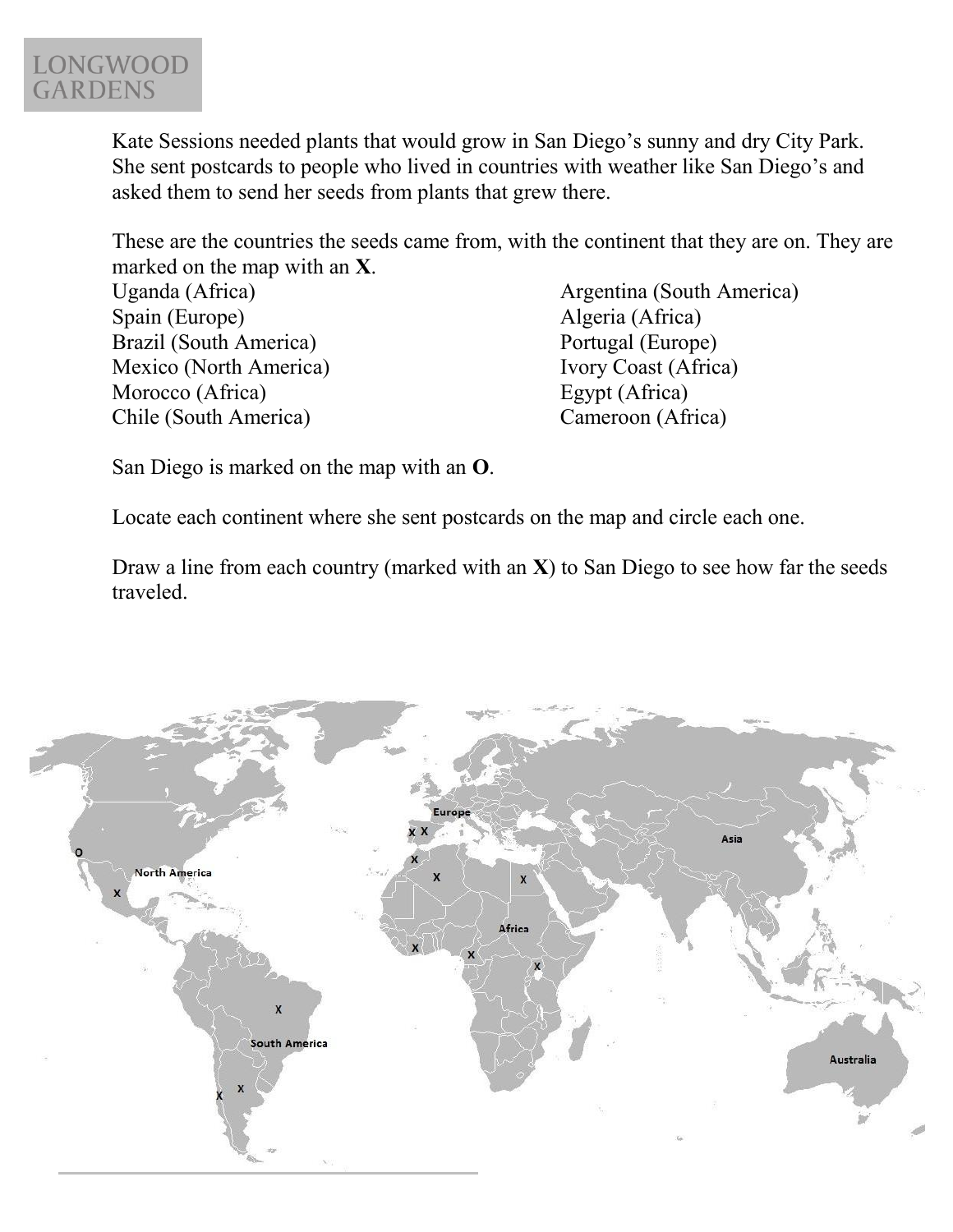

Describe how Kate Sessions felt about trees.

 $\mathcal{L}_\text{max}$  , and the contract of the contract of the contract of the contract of the contract of the contract of the contract of the contract of the contract of the contract of the contract of the contract of the contr

 $\mathcal{L}_\text{max}$  , and the contract of the contract of the contract of the contract of the contract of the contract of the contract of the contract of the contract of the contract of the contract of the contract of the contr

 $\mathcal{L}_\text{max}$  , and the set of the set of the set of the set of the set of the set of the set of the set of the set of the set of the set of the set of the set of the set of the set of the set of the set of the set of the

 $\mathcal{L}_\text{max}$  , and the contract of the contract of the contract of the contract of the contract of the contract of the contract of the contract of the contract of the contract of the contract of the contract of the contr

Draw a picture of something you feel strongly about.

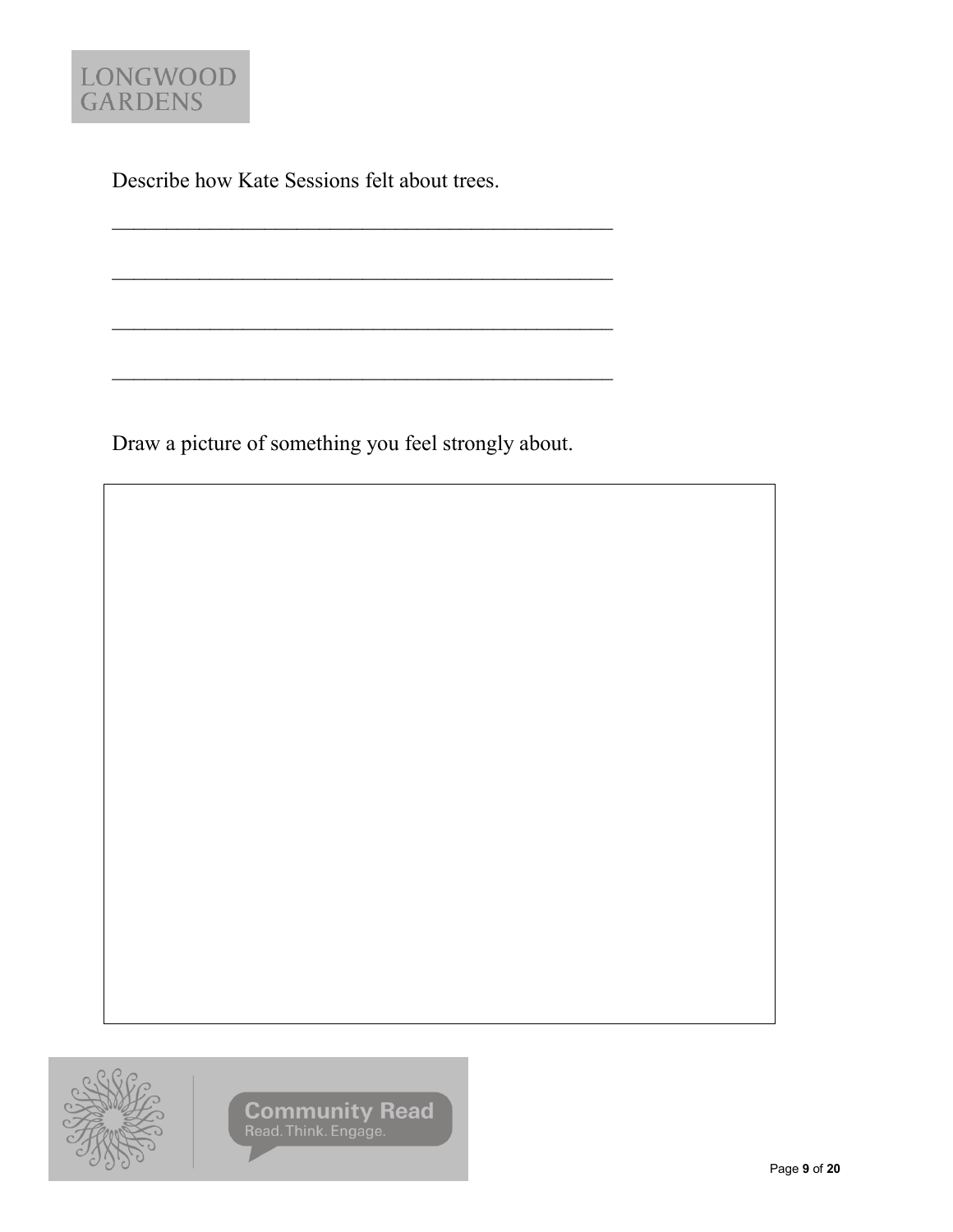

Katherine Olivia Sessions is described in The Tree Lady as a tree-loving person. What kind of person are you?

| I am a $\frac{1}{\sqrt{1-\frac{1}{2}}\sqrt{1-\frac{1}{2}}\sqrt{1-\frac{1}{2}}\sqrt{1-\frac{1}{2}}\sqrt{1-\frac{1}{2}}\sqrt{1-\frac{1}{2}}\sqrt{1-\frac{1}{2}}\sqrt{1-\frac{1}{2}}\sqrt{1-\frac{1}{2}}\sqrt{1-\frac{1}{2}}\sqrt{1-\frac{1}{2}}\sqrt{1-\frac{1}{2}}\sqrt{1-\frac{1}{2}}\sqrt{1-\frac{1}{2}}\sqrt{1-\frac{1}{2}}\sqrt{1-\frac{1}{2}}\sqrt{1-\frac{1}{2}}\sqrt{1-\frac{1}{2}}\sqrt{1-\frac{1}{2$ | -loving person. |
|--------------------------------------------------------------------------------------------------------------------------------------------------------------------------------------------------------------------------------------------------------------------------------------------------------------------------------------------------------------------------------------------------------------|-----------------|
|                                                                                                                                                                                                                                                                                                                                                                                                              |                 |

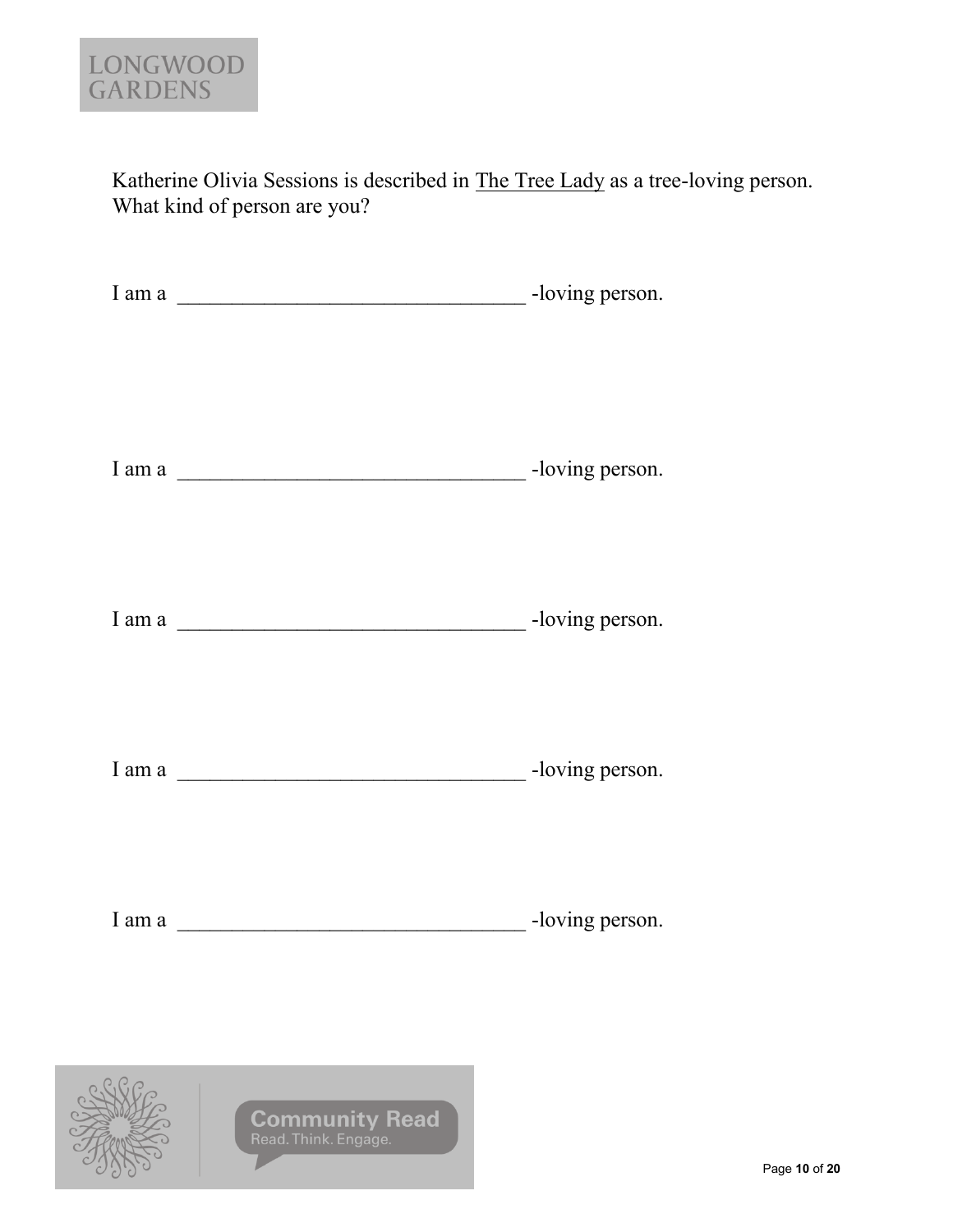Kate Sessions moved to San Diego to take a job as a teacher, not to be a gardener. When she saw how City Park was used as a dumping ground for garbage, she decided to find out what kinds of plants and trees would grow there. Over time, she turned it into a magnificent park! She didn't intend to accomplish something wonderful, but she did!

Talk to someone in your life who you think has done something special.

|  | - loving person! |
|--|------------------|
|  |                  |

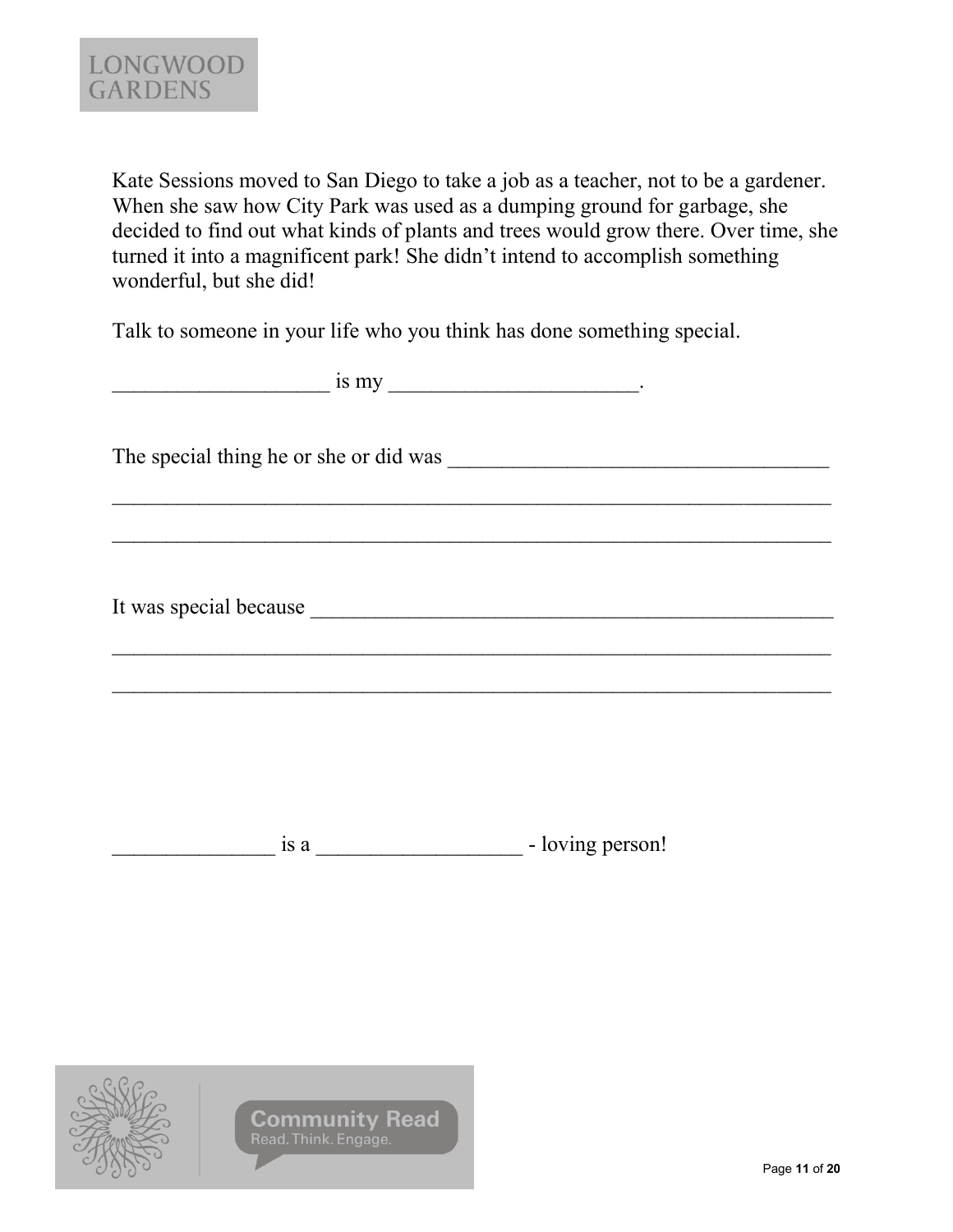

Draw and label the plants growing in your yard or garden.

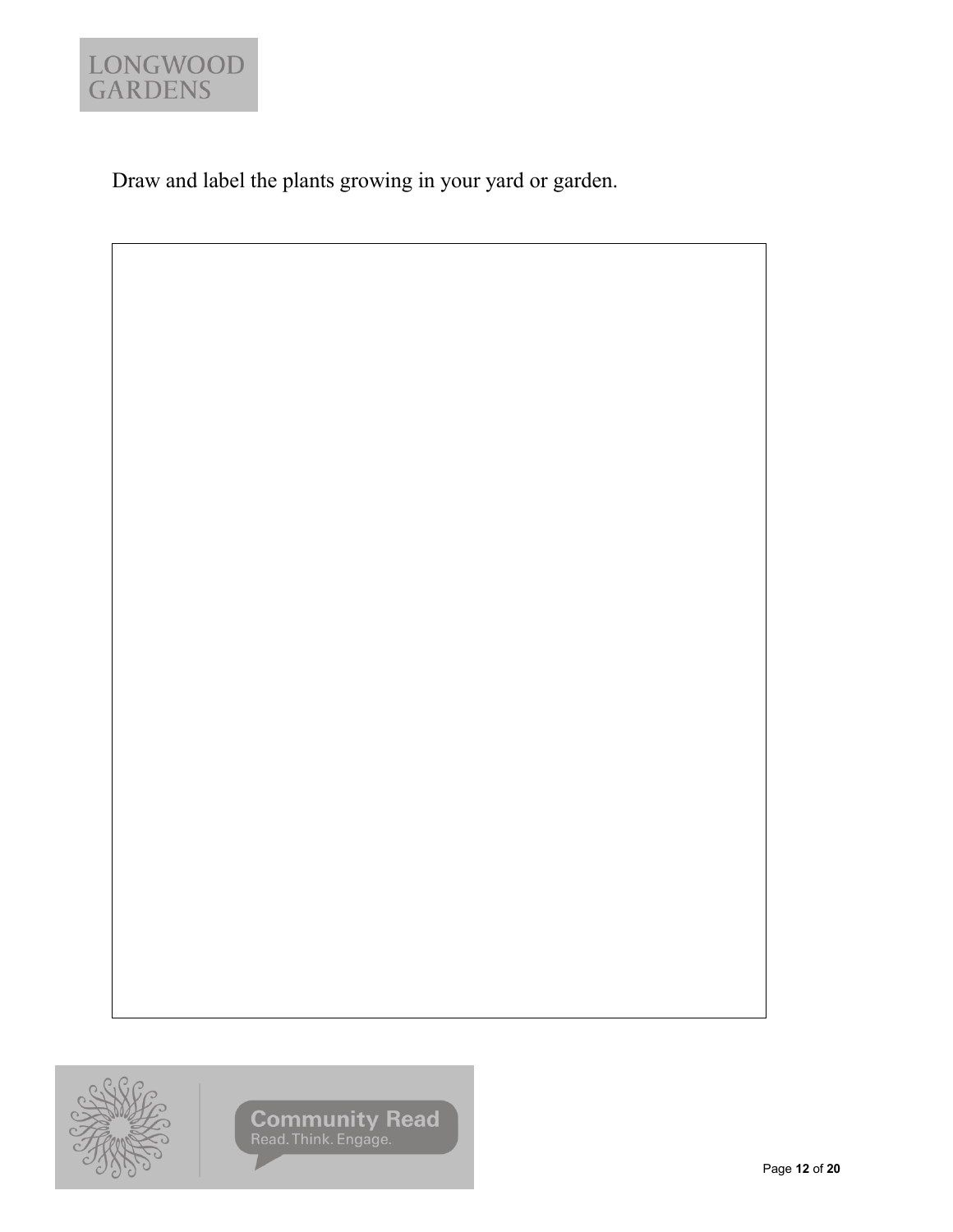

### MAKE a Leaf Rubbing

- 1. Find a leaf you think is interesting.
- 2. Put the leaf under this square or use another piece of paper.
- 3. Rub the paper with a crayon.
- 4. Enjoy your artwork!

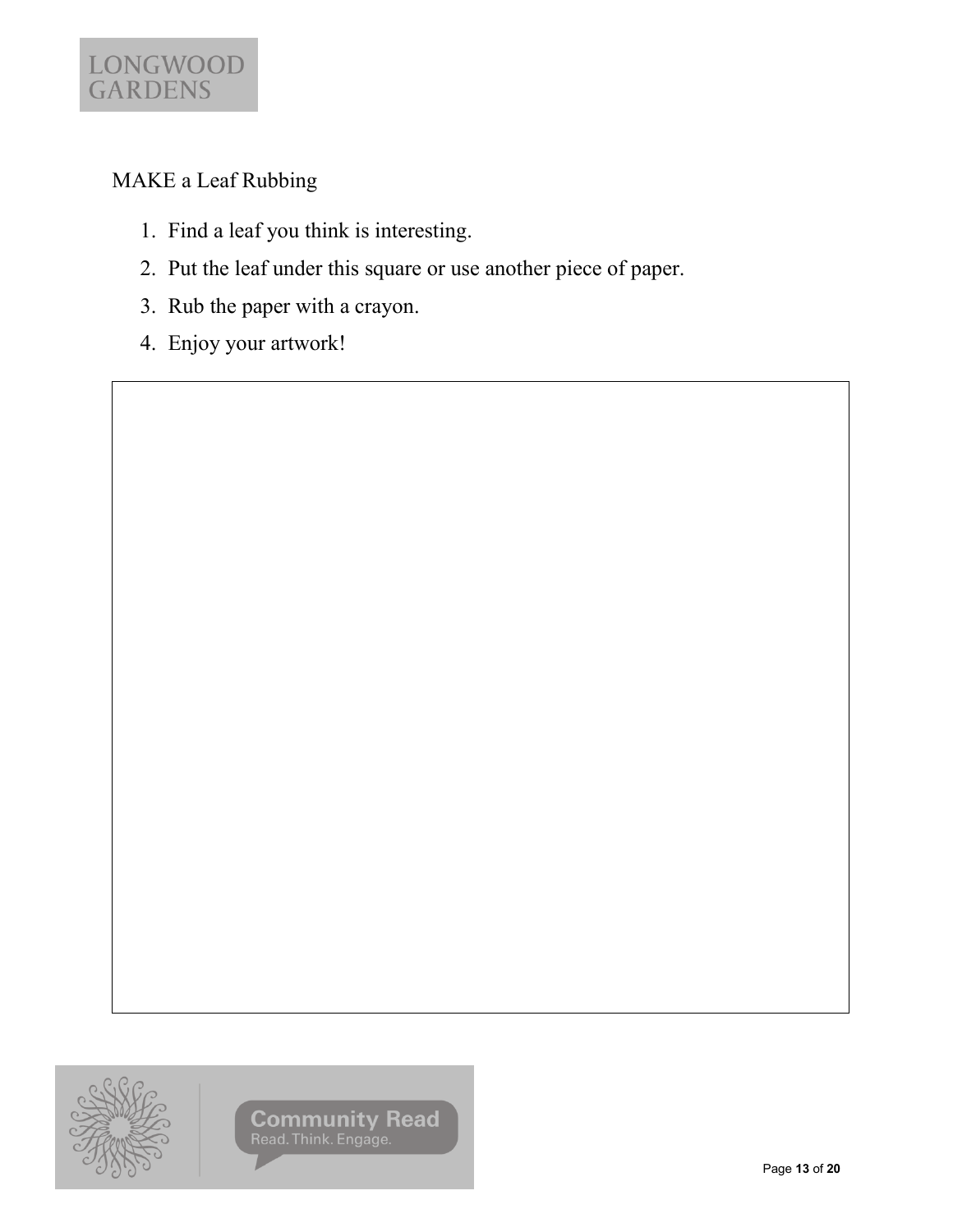# LONGWOOD<br>GARDENS

Katherine Olivia Sessions' job was working with trees.

When I grow up, I want my job to be  $\frac{1}{2}$ .

Draw yourself doing that job.

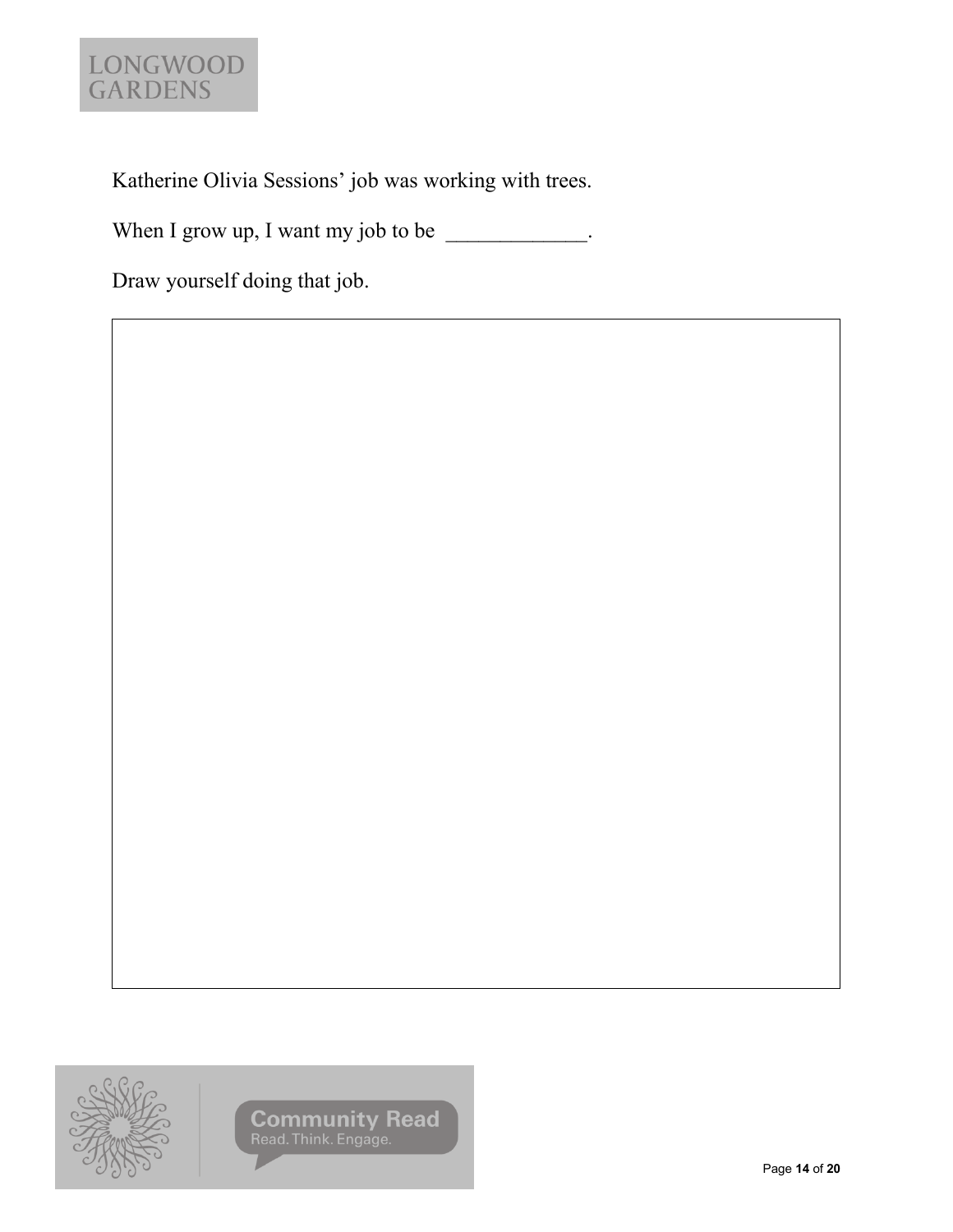# LONGWOOD<br>GARDENS

| Katherine Olivia Sessions was born in 1857. |  |  |  |  |
|---------------------------------------------|--|--|--|--|
|                                             |  |  |  |  |

| I was born in | so I was born | years after her. |
|---------------|---------------|------------------|
|               |               |                  |

Here's how to do the math!

| Year I was born                                   |  |
|---------------------------------------------------|--|
| Year Kate Sessions was born                       |  |
| Number of years after Kate<br>Sessions I was born |  |

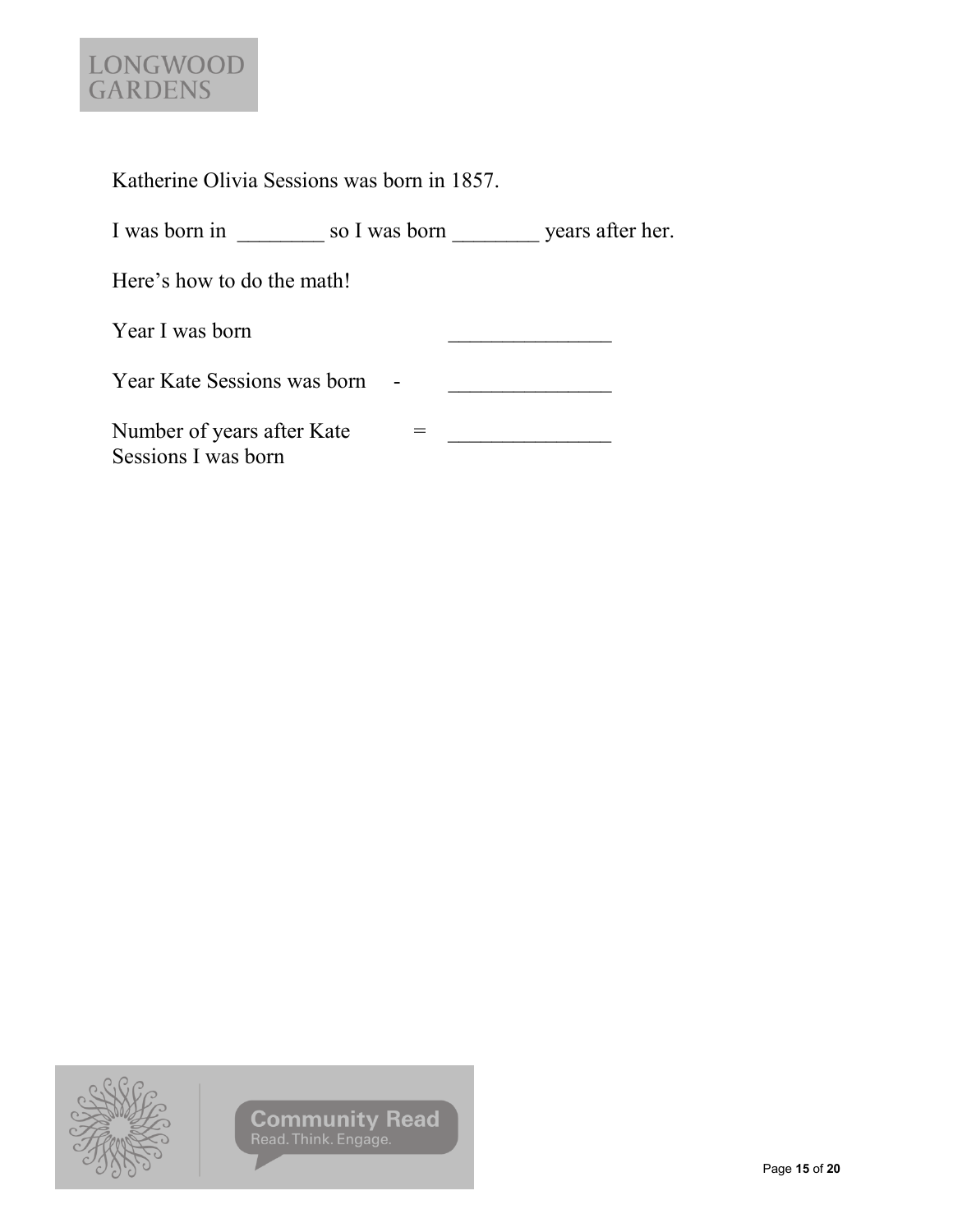

Activity to Complete at Home

A **biome** is a major ecological community characterized by its climate and the plants and animals that live there.

Examples of **biomes** throughout the world include: rainforest, tundra, taiga, desert, and grasslands.

The city of San Diego is located in a **desert biome**.

Use the included *Desert Plant Adaptations* booklet to answer these questions.

\* What is the biome's average **temperature** in a year? \_\_\_\_\_\_\_\_\_\_

\* What is the biome's amount of **rainfall** in a year? \_\_\_\_\_\_\_\_\_\_\_\_

\* What **plants** live in the biome? \_\_\_\_\_\_\_\_\_\_\_\_\_\_\_\_\_\_\_\_\_\_\_\_

\* Complete additional research to find animals that live in the **biome.**

 $\mathcal{L}_\text{max}$  and the contract of the contract of the contract of the contract of the contract of the contract of the contract of the contract of the contract of the contract of the contract of the contract of the contrac

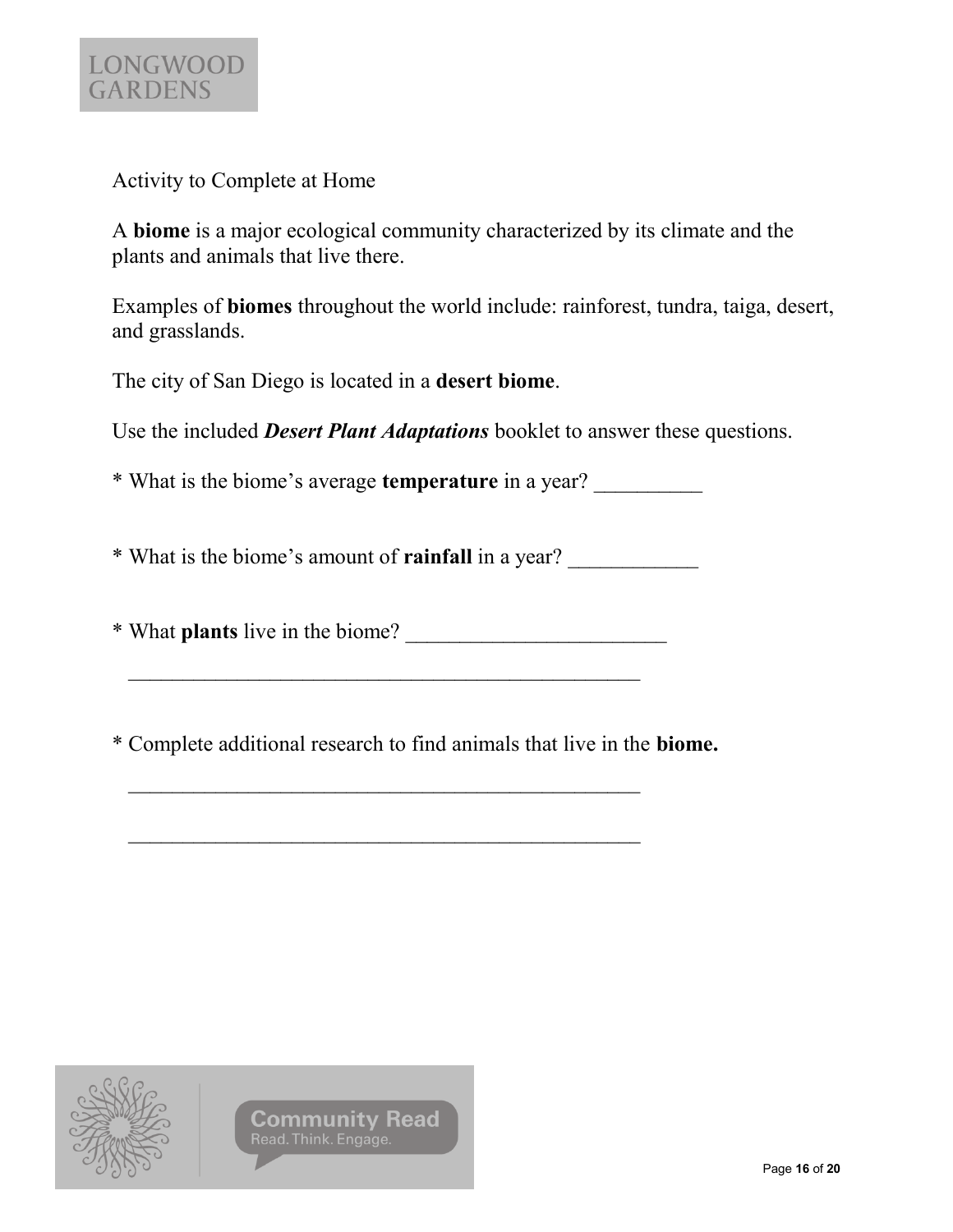

| Find out what <b>biome</b> you live in.          |                  |
|--------------------------------------------------|------------------|
| The annual <b>rainfall</b> amount in my biome is | inches per year. |

The **plants** that grow in my biome are \_\_\_\_\_\_\_\_\_\_\_\_\_\_\_\_\_\_\_\_\_

 $\mathcal{L}_\text{max}$  and the contract of the contract of the contract of the contract of the contract of the contract of the contract of the contract of the contract of the contract of the contract of the contract of the contrac

 $\mathcal{L}_\text{max}$  , and the contract of the contract of the contract of the contract of the contract of the contract of the contract of the contract of the contract of the contract of the contract of the contract of the contr

The **animals** that live in my biome are \_\_\_\_\_\_\_\_\_\_\_\_\_\_\_\_\_\_\_\_

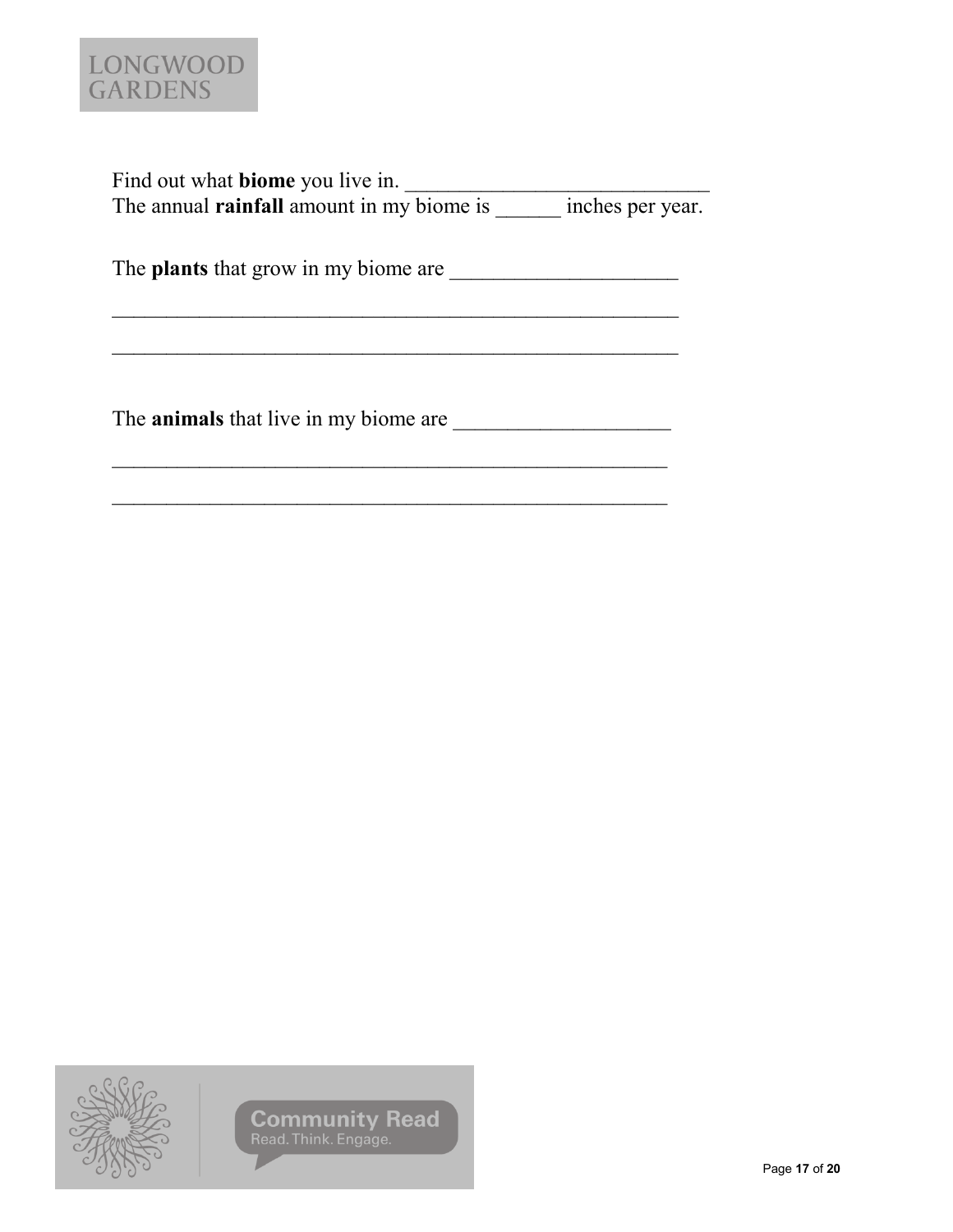

These are some plants that grow in San Diego's Balboa Park, an area with dry soil, little rain, and a lot of sun.

Choose one plant and write three facts about it. On your next trip to Longwood Gardens, see if you can locate any of these plants.



|  |  | <b>Eucalyptus</b> |
|--|--|-------------------|
|  |  |                   |
|  |  |                   |
|  |  |                   |
|  |  |                   |
|  |  |                   |
|  |  |                   |





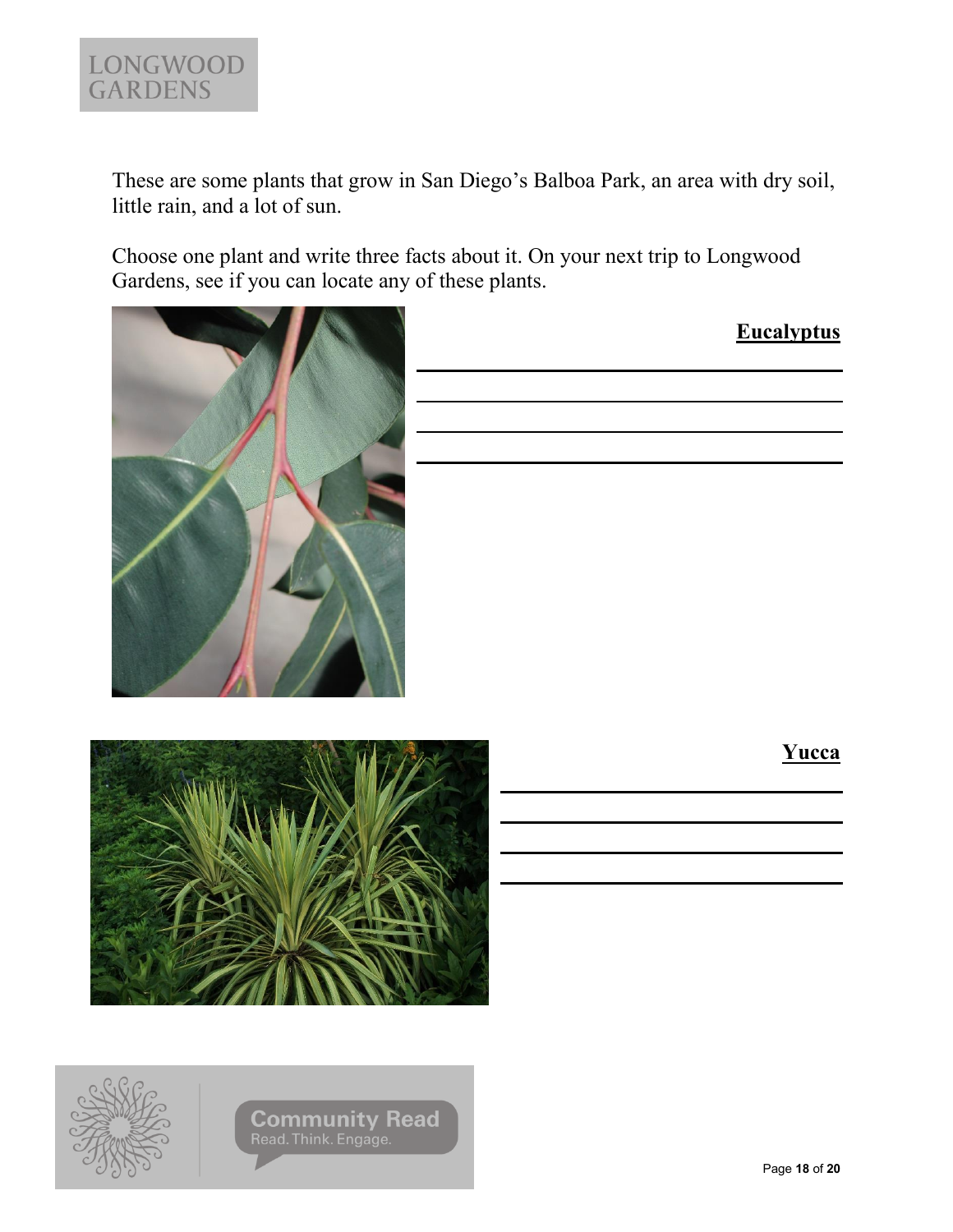

## **Bougainvillea**





# **Palm Tree**